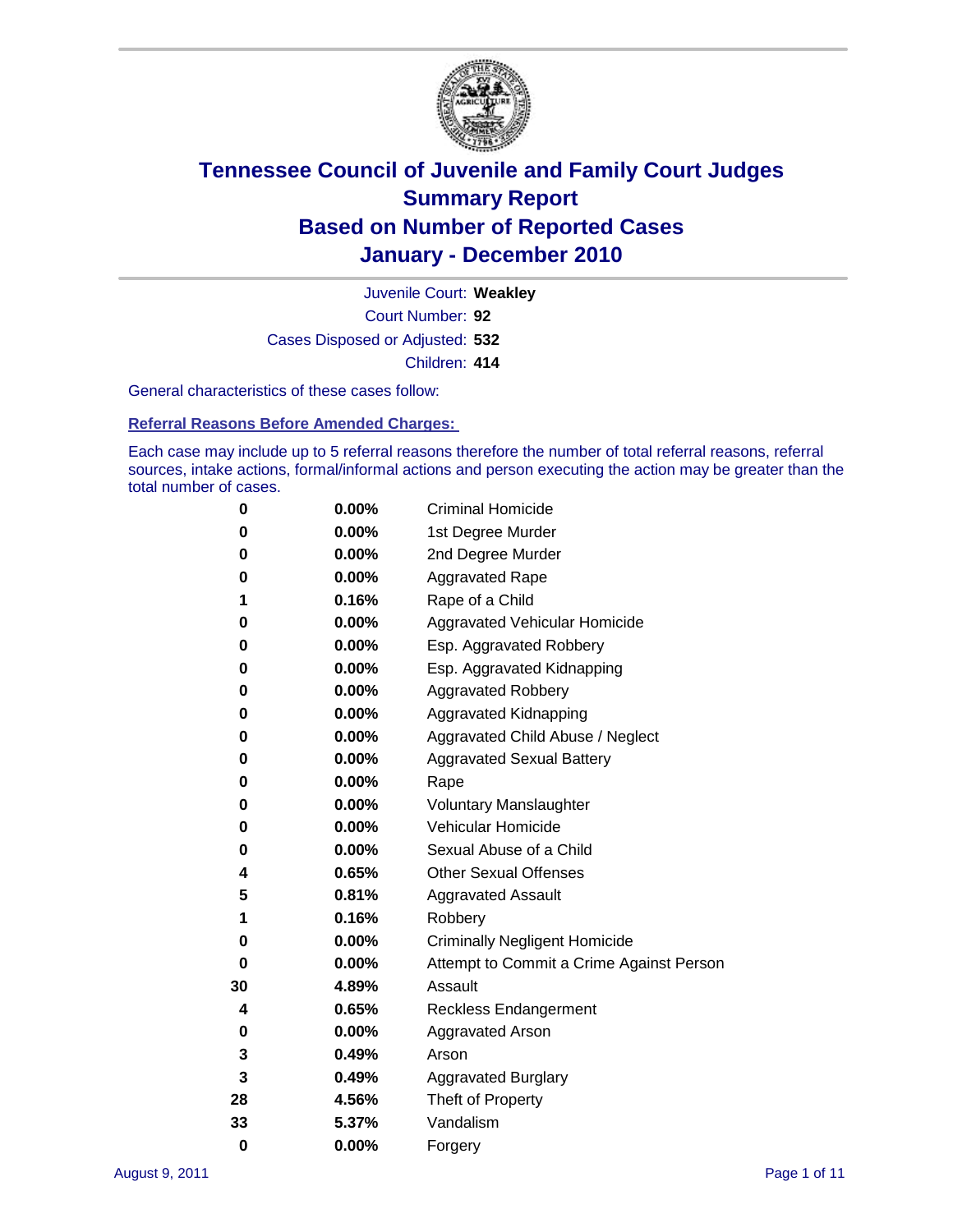

Court Number: **92** Juvenile Court: **Weakley**

Cases Disposed or Adjusted: **532**

Children: **414**

#### **Referral Reasons Before Amended Charges:**

Each case may include up to 5 referral reasons therefore the number of total referral reasons, referral sources, intake actions, formal/informal actions and person executing the action may be greater than the total number of cases.

| 0            | 0.00%    | <b>Worthless Checks</b>                                     |
|--------------|----------|-------------------------------------------------------------|
| 0            | 0.00%    | Illegal Possession / Fraudulent Use of Credit / Debit Cards |
| 7            | 1.14%    | <b>Burglary</b>                                             |
| 0            | 0.00%    | Unauthorized Use of a Vehicle                               |
| 0            | 0.00%    | <b>Cruelty to Animals</b>                                   |
| 1            | 0.16%    | Sale of Controlled Substances                               |
| 7            | 1.14%    | <b>Other Drug Offenses</b>                                  |
| 17           | 2.77%    | Possession of Controlled Substances                         |
| 1            | 0.16%    | <b>Criminal Attempt</b>                                     |
| 1            | 0.16%    | Carrying Weapons on School Property                         |
| 1            | 0.16%    | Unlawful Carrying / Possession of a Weapon                  |
| 1            | 0.16%    | <b>Evading Arrest</b>                                       |
| 0            | 0.00%    | Escape                                                      |
| 2            | 0.33%    | Driving Under Influence (DUI)                               |
| 16           | 2.61%    | Possession / Consumption of Alcohol                         |
| 0            | 0.00%    | Resisting Stop, Frisk, Halt, Arrest or Search               |
| 0            | 0.00%    | <b>Aggravated Criminal Trespass</b>                         |
| 4            | 0.65%    | Harassment                                                  |
| 0            | 0.00%    | Failure to Appear                                           |
| 2            | 0.33%    | Filing a False Police Report                                |
| 0            | 0.00%    | Criminal Impersonation                                      |
| 17           | 2.77%    | <b>Disorderly Conduct</b>                                   |
| 3            | 0.49%    | <b>Criminal Trespass</b>                                    |
| 3            | 0.49%    | Public Intoxication                                         |
| 0            | 0.00%    | Gambling                                                    |
| 15           | 2.44%    | Traffic                                                     |
| 0            | $0.00\%$ | <b>Local Ordinances</b>                                     |
| $\mathbf{2}$ | 0.33%    | Violation of Wildlife Regulations                           |
| 1            | 0.16%    | Contempt of Court                                           |
| 39           | 6.35%    | Violation of Probation                                      |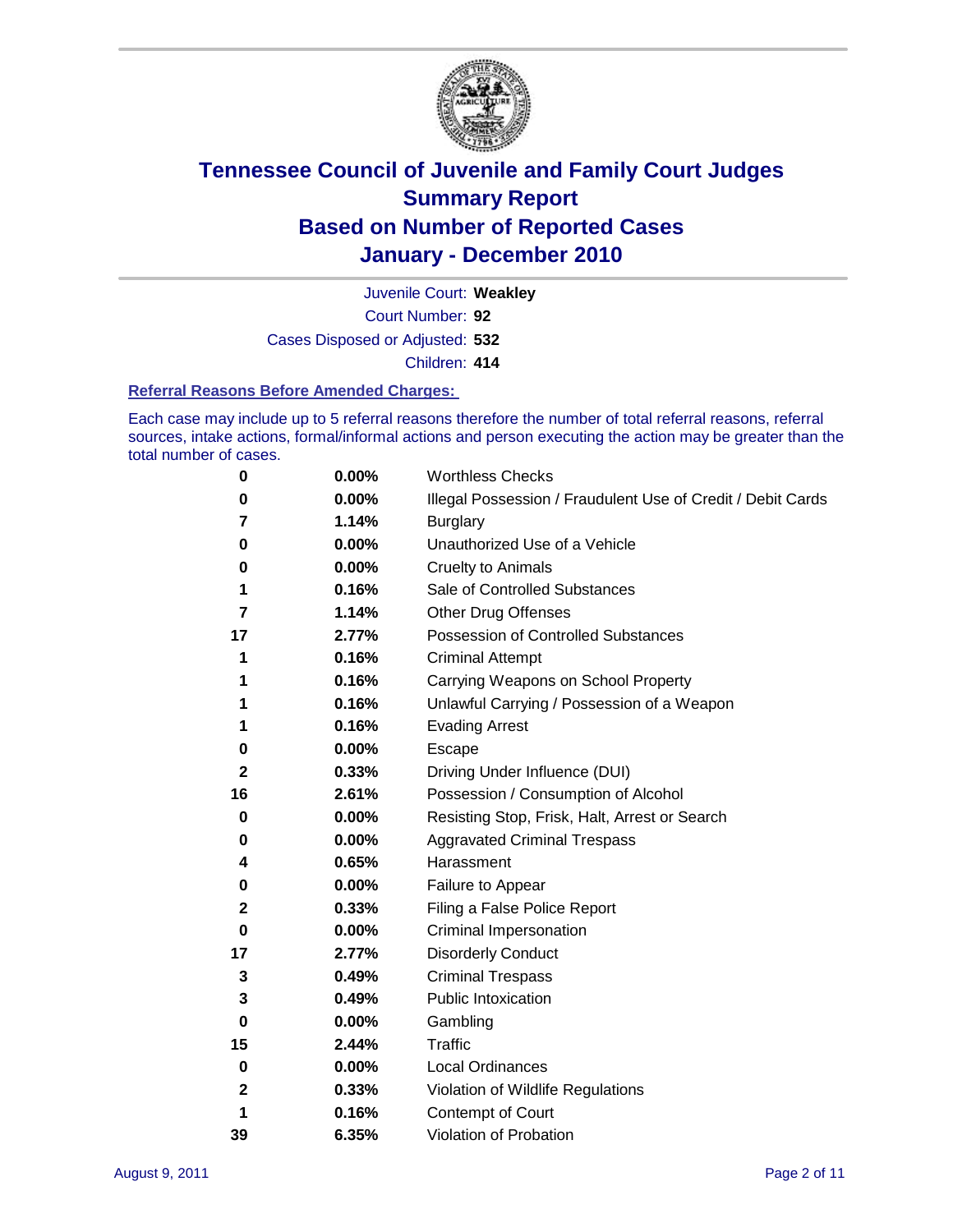

Court Number: **92** Juvenile Court: **Weakley** Cases Disposed or Adjusted: **532** Children: **414**

#### **Referral Reasons Before Amended Charges:**

Each case may include up to 5 referral reasons therefore the number of total referral reasons, referral sources, intake actions, formal/informal actions and person executing the action may be greater than the total number of cases.

| 614          | 100.00%  | <b>Total Referrals</b>                 |
|--------------|----------|----------------------------------------|
| 8            | 1.30%    | Other                                  |
| 0            | 0.00%    | <b>Consent to Marry</b>                |
| 0            | 0.00%    | <b>Request for Medical Treatment</b>   |
| $\bf{0}$     | 0.00%    | <b>Child Support</b>                   |
| 3            | 0.49%    | Paternity / Legitimation               |
| 3            | 0.49%    | Visitation                             |
| 18           | 2.93%    | Custody                                |
| 0            | $0.00\%$ | <b>Foster Care Review</b>              |
| 0            | $0.00\%$ | <b>Administrative Review</b>           |
| 20           | 3.26%    | <b>Judicial Review</b>                 |
| $\mathbf{2}$ | 0.33%    | Violation of Informal Adjustment       |
| $\bf{0}$     | $0.00\%$ | <b>Violation of Pretrial Diversion</b> |
|              | 0.16%    | <b>Termination of Parental Rights</b>  |
| 87           | 14.17%   | Dependency / Neglect                   |
| $\bf{0}$     | 0.00%    | <b>Physically Abused Child</b>         |
| $\bf{0}$     | 0.00%    | <b>Sexually Abused Child</b>           |
| 8            | 1.30%    | Violation of Curfew                    |
| $\bf{0}$     | $0.00\%$ | Violation of a Valid Court Order       |
| 17           | 2.77%    | Possession of Tobacco Products         |
| 1            | 0.16%    | Out-of-State Runaway                   |
| 17           | 2.77%    | In-State Runaway                       |
| 159          | 25.90%   | Truancy                                |
| 16           | 2.61%    | <b>Unruly Behavior</b>                 |
| $\mathbf{2}$ | 0.33%    | <b>Violation of Aftercare</b>          |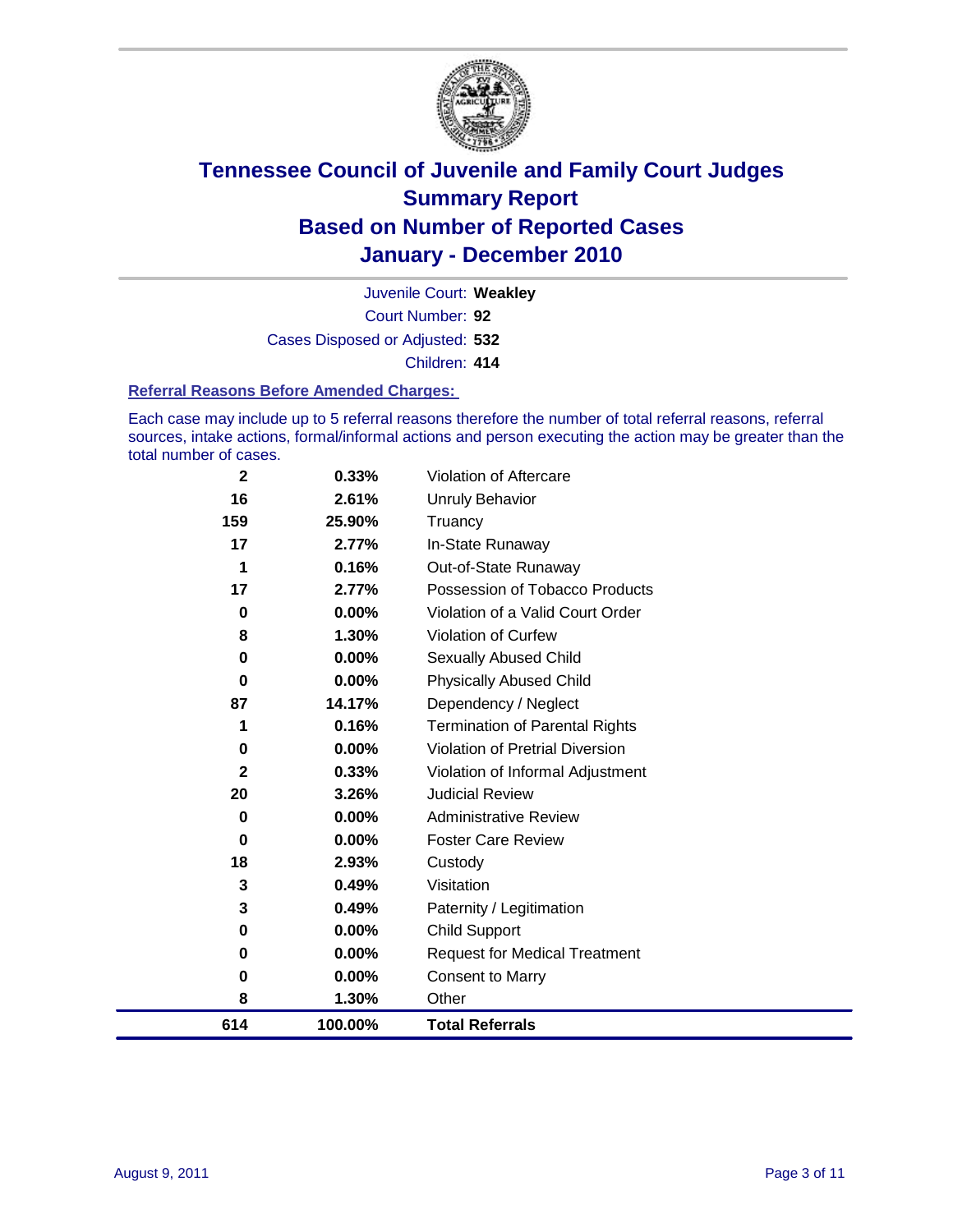

|                            |                                 | Juvenile Court: Weakley           |
|----------------------------|---------------------------------|-----------------------------------|
|                            |                                 | Court Number: 92                  |
|                            | Cases Disposed or Adjusted: 532 |                                   |
|                            |                                 | Children: 414                     |
| <b>Referral Sources: 1</b> |                                 |                                   |
| 233                        | 37.95%                          | <b>Law Enforcement</b>            |
| 45                         | 7.33%                           | Parents                           |
| 16                         | 2.61%                           | <b>Relatives</b>                  |
| 9                          | 1.47%                           | Self                              |
| 174                        | 28.34%                          | School                            |
| 0                          | $0.00\%$                        | <b>CSA</b>                        |
| 90                         | 14.66%                          | <b>DCS</b>                        |
| 0                          | 0.00%                           | <b>Other State Department</b>     |
| 0                          | 0.00%                           | <b>District Attorney's Office</b> |
| 32                         | 5.21%                           | <b>Court Staff</b>                |
| 0                          | 0.00%                           | Social Agency                     |
| 0                          | 0.00%                           | <b>Other Court</b>                |
| 13                         | 2.12%                           | Victim                            |
| 1                          | 0.16%                           | Child & Parent                    |
| 0                          | 0.00%                           | Hospital                          |
| $\bf{0}$                   | 0.00%                           | Unknown                           |
| 1                          | 0.16%                           | Other                             |
| 614                        | 100.00%                         | <b>Total Referral Sources</b>     |

### **Age of Child at Referral: 2**

| 414 | 100.00%  | <b>Total Child Count</b> |
|-----|----------|--------------------------|
| 0   | $0.00\%$ | <b>Unknown</b>           |
| 0   | 0.00%    | Ages 19 and Over         |
| 73  | 17.63%   | Ages 17 through 18       |
| 102 | 24.64%   | Ages 15 through 16       |
| 53  | 12.80%   | Ages 13 through 14       |
| 30  | 7.25%    | Ages 11 through 12       |
| 156 | 37.68%   | Ages 10 and Under        |
|     |          |                          |

<sup>1</sup> If different than number of Referral Reasons (614), verify accuracy of your court's data.

<sup>2</sup> One child could be counted in multiple categories, verify accuracy of your court's data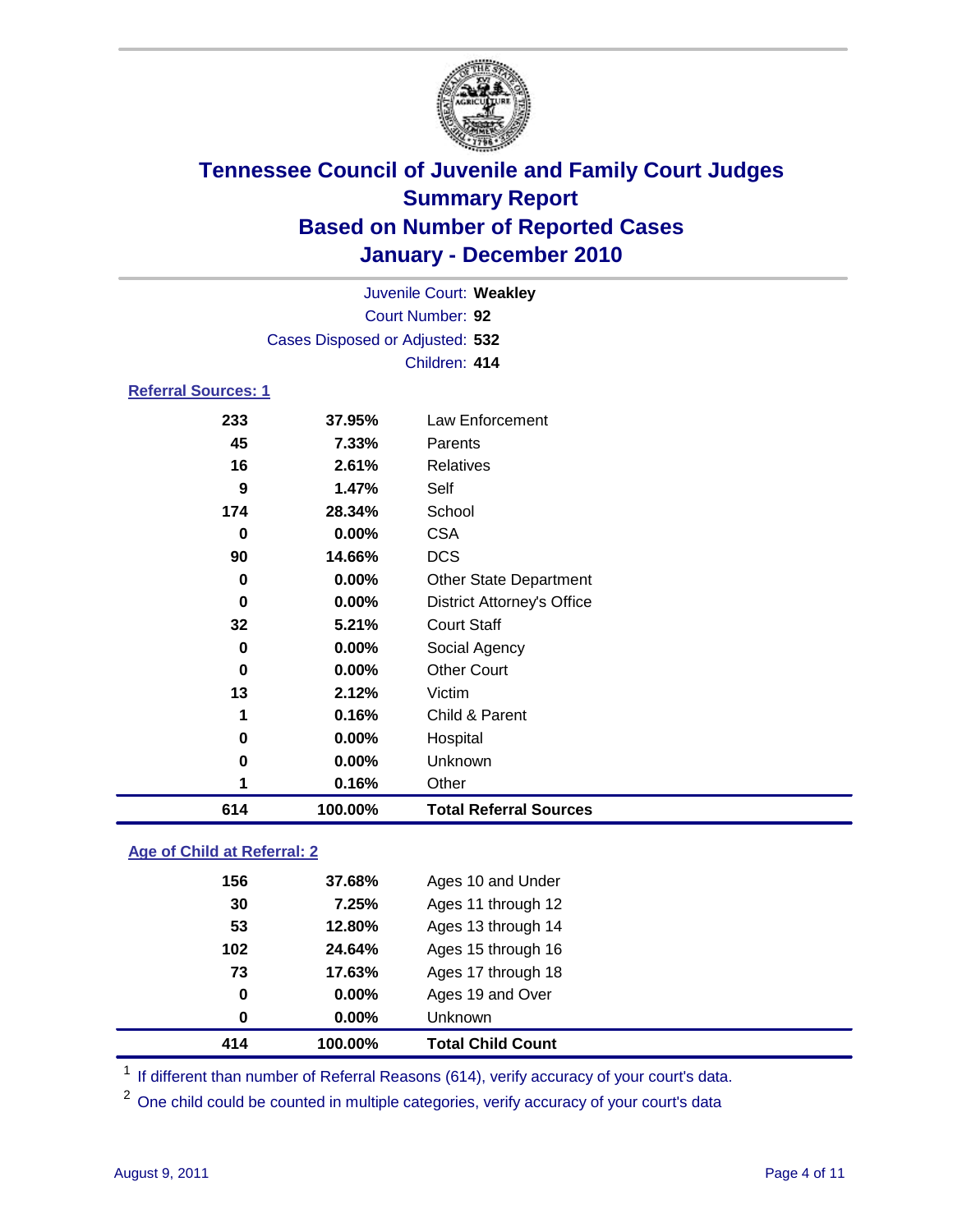

| Juvenile Court: Weakley                 |                                 |                          |  |  |
|-----------------------------------------|---------------------------------|--------------------------|--|--|
| Court Number: 92                        |                                 |                          |  |  |
|                                         | Cases Disposed or Adjusted: 532 |                          |  |  |
|                                         |                                 | Children: 414            |  |  |
| Sex of Child: 1                         |                                 |                          |  |  |
| 222                                     | 53.62%                          | Male                     |  |  |
| 192                                     | 46.38%                          | Female                   |  |  |
| $\mathbf 0$                             | 0.00%                           | Unknown                  |  |  |
| 414                                     | 100.00%                         | <b>Total Child Count</b> |  |  |
| Race of Child: 1                        |                                 |                          |  |  |
| 336                                     | 81.16%                          | White                    |  |  |
| 62                                      | 14.98%                          | African American         |  |  |
| $\mathbf 0$                             | 0.00%                           | Native American          |  |  |
| $\mathbf 0$                             | 0.00%                           | Asian                    |  |  |
| $6\phantom{1}$                          | 1.45%                           | Mixed                    |  |  |
| 10                                      | 2.42%                           | Unknown                  |  |  |
| 414                                     | 100.00%                         | <b>Total Child Count</b> |  |  |
| <b>Hispanic Origin: 1</b>               |                                 |                          |  |  |
| 6                                       | 1.45%                           | Yes                      |  |  |
| 312                                     | 75.36%                          | No                       |  |  |
| 96                                      | 23.19%                          | Unknown                  |  |  |
| 414                                     | 100.00%                         | <b>Total Child Count</b> |  |  |
| <b>School Enrollment of Children: 1</b> |                                 |                          |  |  |
| 333                                     | 80.43%                          | Yes                      |  |  |
| 40                                      | 9.66%                           | No                       |  |  |
| 41                                      | 9.90%                           | Unknown                  |  |  |
| 414                                     | 100.00%                         | <b>Total Child Count</b> |  |  |

One child could be counted in multiple categories, verify accuracy of your court's data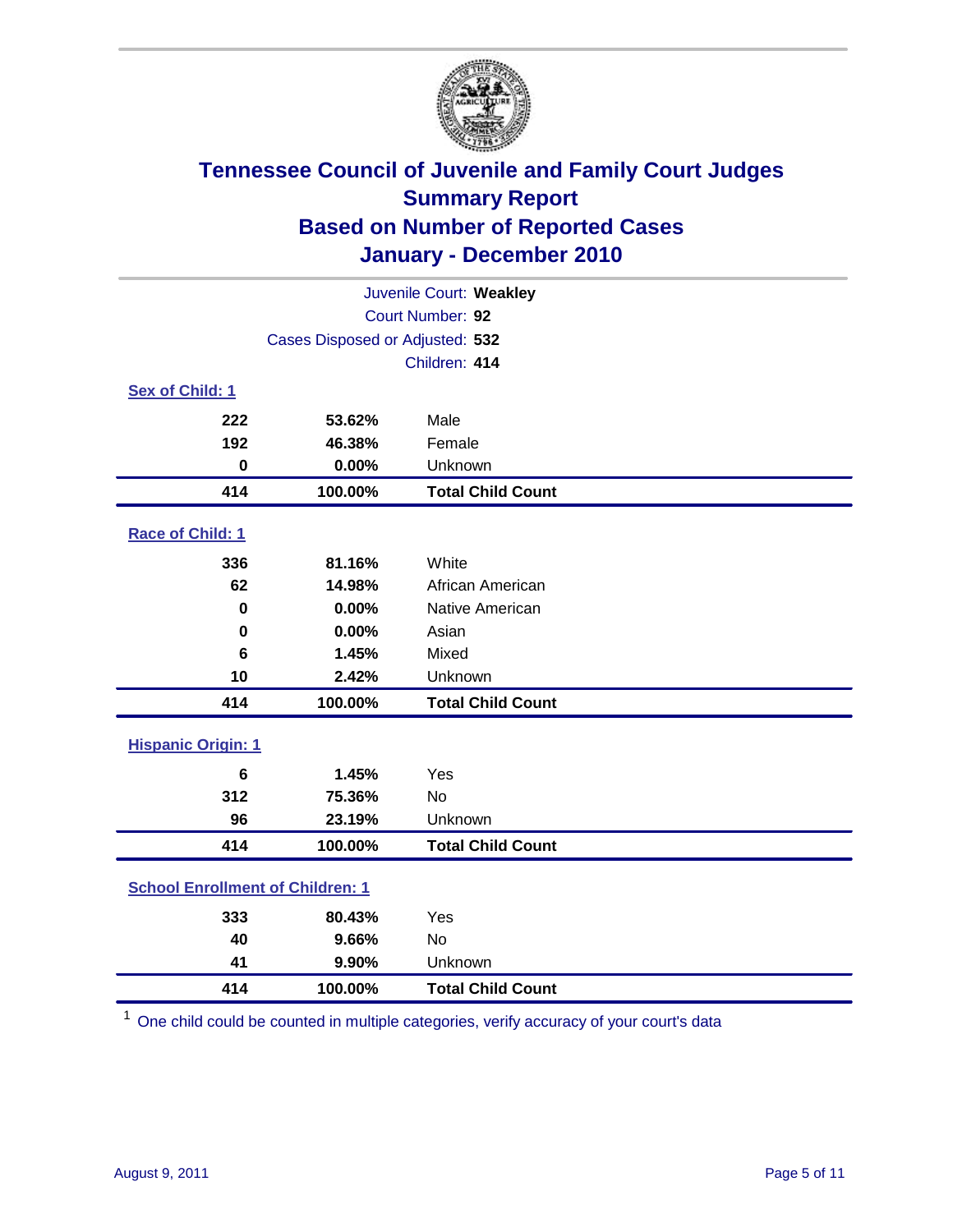

Court Number: **92** Juvenile Court: **Weakley** Cases Disposed or Adjusted: **532** Children: **414 Living Arrangement of Child at Time of Referral: 1**

| 414 | 100.00%  | <b>Total Child Count</b>     |
|-----|----------|------------------------------|
| 1   | 0.24%    | Other                        |
| 27  | 6.52%    | <b>Unknown</b>               |
| 3   | 0.72%    | Independent                  |
| 0   | $0.00\%$ | In an Institution            |
| 1   | 0.24%    | In a Residential Center      |
| 0   | $0.00\%$ | In a Group Home              |
| 11  | 2.66%    | With Foster Family           |
| 0   | $0.00\%$ | With Adoptive Parents        |
| 54  | 13.04%   | <b>With Relatives</b>        |
| 33  | 7.97%    | <b>With Father</b>           |
| 173 | 41.79%   | With Mother                  |
| 24  | 5.80%    | With Mother and Stepfather   |
| 4   | $0.97\%$ | With Father and Stepmother   |
| 83  | 20.05%   | With Both Biological Parents |
|     |          |                              |

### **Type of Detention: 2**

| 532 | 100.00%  | <b>Total Detention Count</b> |  |
|-----|----------|------------------------------|--|
| 0   | $0.00\%$ | Other                        |  |
| 509 | 95.68%   | Does Not Apply               |  |
| 10  | 1.88%    | Unknown                      |  |
| 0   | 0.00%    | <b>Psychiatric Hospital</b>  |  |
| 0   | 0.00%    | Jail - No Separation         |  |
| 0   | $0.00\%$ | Jail - Partial Separation    |  |
| 0   | $0.00\%$ | Jail - Complete Separation   |  |
| 8   | 1.50%    | Juvenile Detention Facility  |  |
| 5   | 0.94%    | Non-Secure Placement         |  |
|     |          |                              |  |

<sup>1</sup> One child could be counted in multiple categories, verify accuracy of your court's data

<sup>2</sup> If different than number of Cases (532) verify accuracy of your court's data.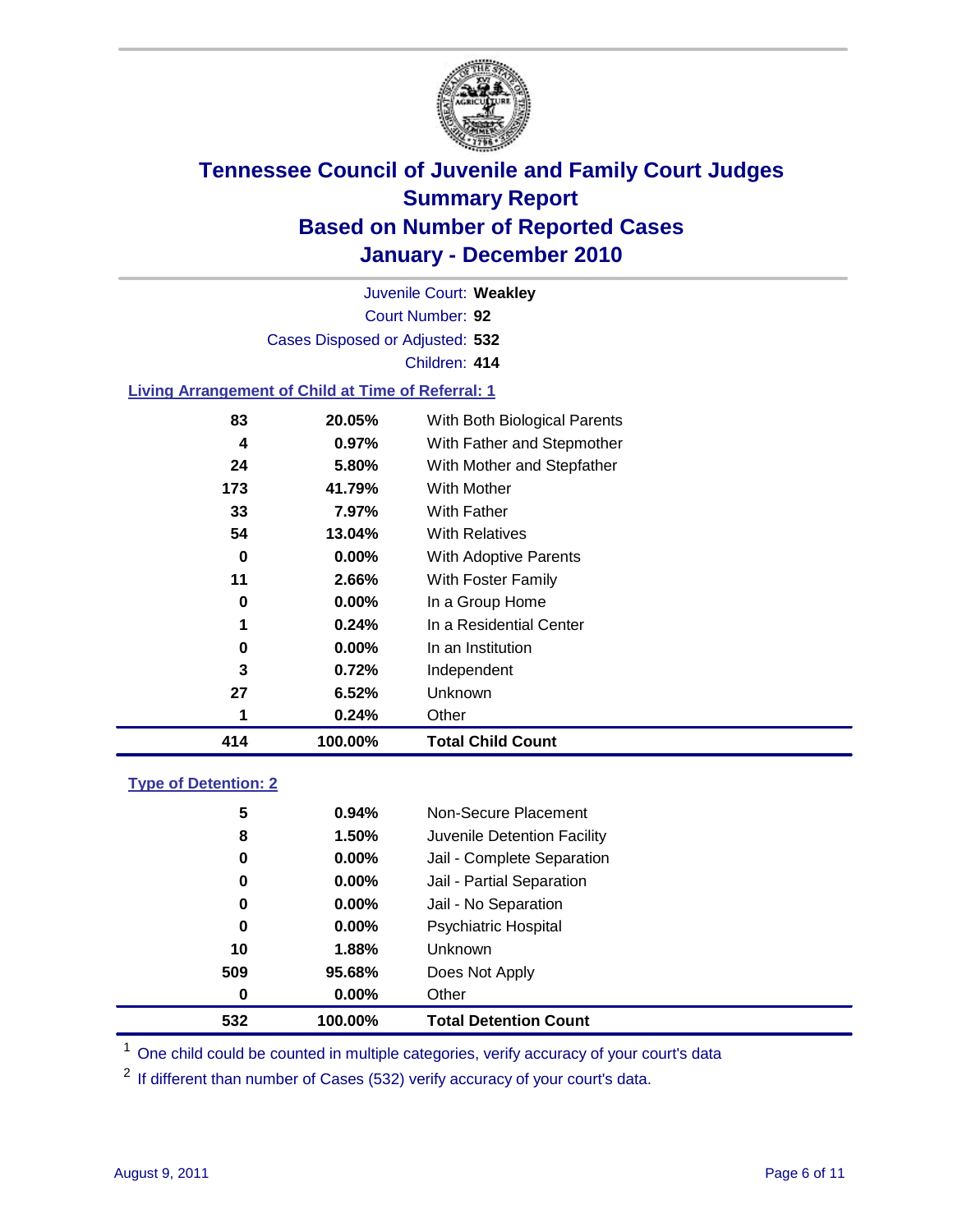

|                                                    | Juvenile Court: Weakley         |                                      |  |  |
|----------------------------------------------------|---------------------------------|--------------------------------------|--|--|
|                                                    | Court Number: 92                |                                      |  |  |
|                                                    | Cases Disposed or Adjusted: 532 |                                      |  |  |
|                                                    |                                 | Children: 414                        |  |  |
| <b>Placement After Secure Detention Hearing: 1</b> |                                 |                                      |  |  |
| $\mathbf 2$                                        | 0.38%                           | Returned to Prior Living Arrangement |  |  |
| $\bf{0}$                                           | 0.00%                           | Juvenile Detention Facility          |  |  |
| 0                                                  | 0.00%                           | Jail                                 |  |  |
| $\bf{0}$                                           | 0.00%                           | Shelter / Group Home                 |  |  |
| $\mathbf{2}$                                       | 0.38%                           | <b>Foster Family Home</b>            |  |  |
| $\bf{0}$                                           | 0.00%                           | Psychiatric Hospital                 |  |  |
| 18                                                 | 3.38%                           | Unknown                              |  |  |
| 508                                                | 95.49%                          | Does Not Apply                       |  |  |
| $\mathbf{2}$                                       | 0.38%                           | Other                                |  |  |
| 532                                                | 100.00%                         | <b>Total Placement Count</b>         |  |  |
| <b>Intake Actions: 2</b>                           |                                 |                                      |  |  |
|                                                    | 82.74%                          | <b>Petition Filed</b>                |  |  |
| 508<br>7                                           | 1.14%                           | <b>Motion Filed</b>                  |  |  |
| 21                                                 | 3.42%                           | <b>Citation Processed</b>            |  |  |
| $\bf{0}$                                           | 0.00%                           |                                      |  |  |
| 14                                                 | 2.28%                           | Notification of Paternity Processed  |  |  |
| 1                                                  | 0.16%                           | Scheduling of Judicial Review        |  |  |
|                                                    |                                 | Scheduling of Administrative Review  |  |  |
| 0<br>$\bf{0}$                                      | 0.00%<br>0.00%                  | Scheduling of Foster Care Review     |  |  |
|                                                    | 0.65%                           | Unknown                              |  |  |
| 4                                                  |                                 | Does Not Apply                       |  |  |
| 59                                                 | 9.61%                           | Other                                |  |  |
| 614                                                | 100.00%                         | <b>Total Intake Count</b>            |  |  |

<sup>1</sup> If different than number of Cases (532) verify accuracy of your court's data.

<sup>2</sup> If different than number of Referral Reasons (614), verify accuracy of your court's data.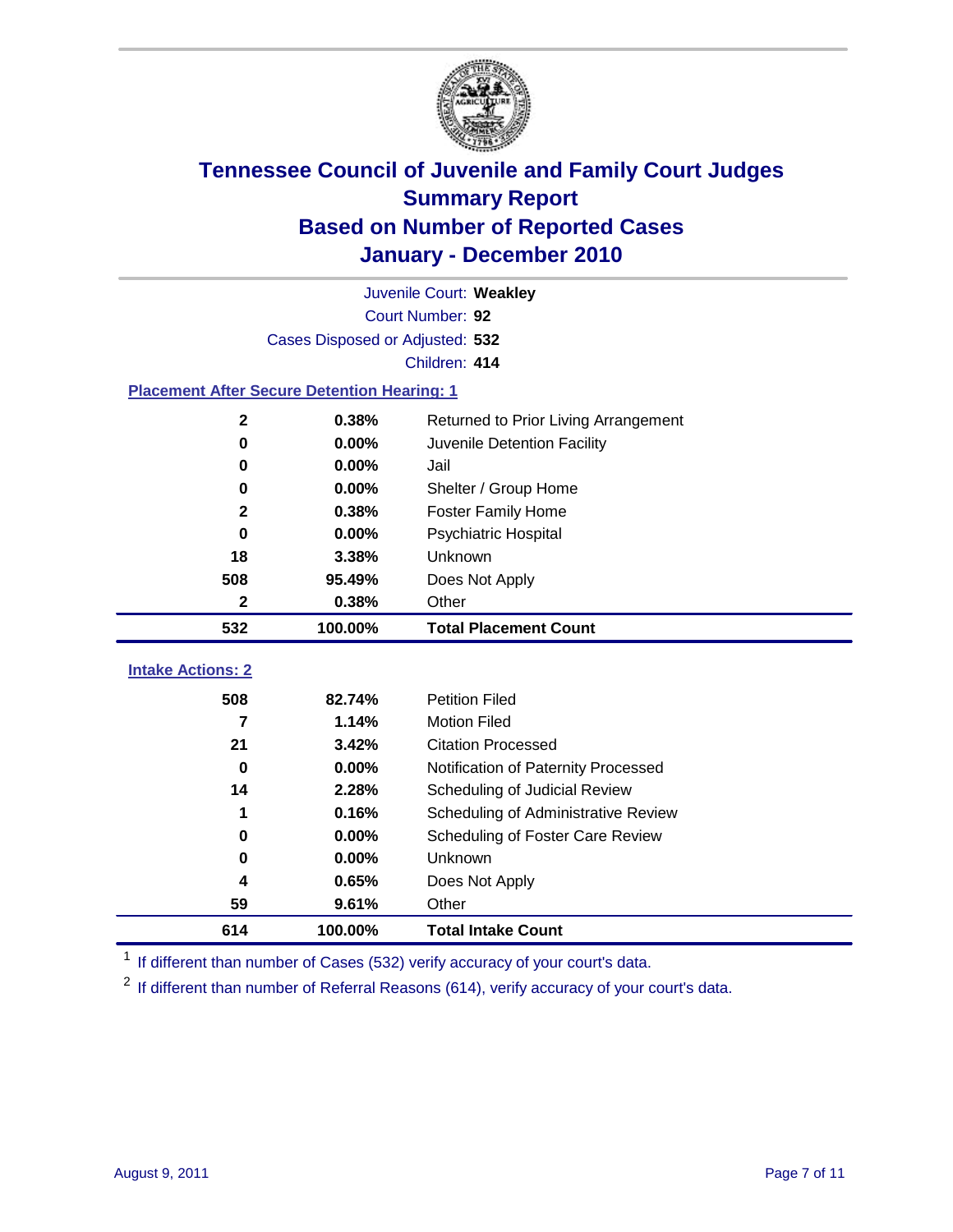

Court Number: **92** Juvenile Court: **Weakley** Cases Disposed or Adjusted: **532** Children: **414**

#### **Last Grade Completed by Child: 1**

| 414                     | 100.00% | <b>Total Child Count</b> |  |
|-------------------------|---------|--------------------------|--|
| $\overline{\mathbf{2}}$ | 0.48%   | Other                    |  |
| 66                      | 15.94%  | Unknown                  |  |
| 38                      | 9.18%   | Never Attended School    |  |
| 0                       | 0.00%   | Graduated                |  |
| 3                       | 0.72%   | <b>GED</b>               |  |
| 1                       | 0.24%   | Non-Graded Special Ed    |  |
| 1                       | 0.24%   | 12th Grade               |  |
| 33                      | 7.97%   | 11th Grade               |  |
| 41                      | 9.90%   | 10th Grade               |  |
| 54                      | 13.04%  | 9th Grade                |  |
| 34                      | 8.21%   | 8th Grade                |  |
| 21                      | 5.07%   | 7th Grade                |  |
| 21                      | 5.07%   | 6th Grade                |  |
| 9                       | 2.17%   | 5th Grade                |  |
| 9                       | 2.17%   | 4th Grade                |  |
| 17                      | 4.11%   | 3rd Grade                |  |
| 11                      | 2.66%   | 2nd Grade                |  |
| 18                      | 4.35%   | 1st Grade                |  |
| 19                      | 4.59%   | Kindergarten             |  |
| 15                      | 3.62%   | Preschool                |  |
| 1                       | 0.24%   | Too Young for School     |  |

### **Enrolled in Special Education: 1**

| 414 | 100.00% | <b>Total Child Count</b> |  |
|-----|---------|--------------------------|--|
| 304 | 73.43%  | Unknown                  |  |
| 98  | 23.67%  | No                       |  |
| 12  | 2.90%   | Yes                      |  |
|     |         |                          |  |

One child could be counted in multiple categories, verify accuracy of your court's data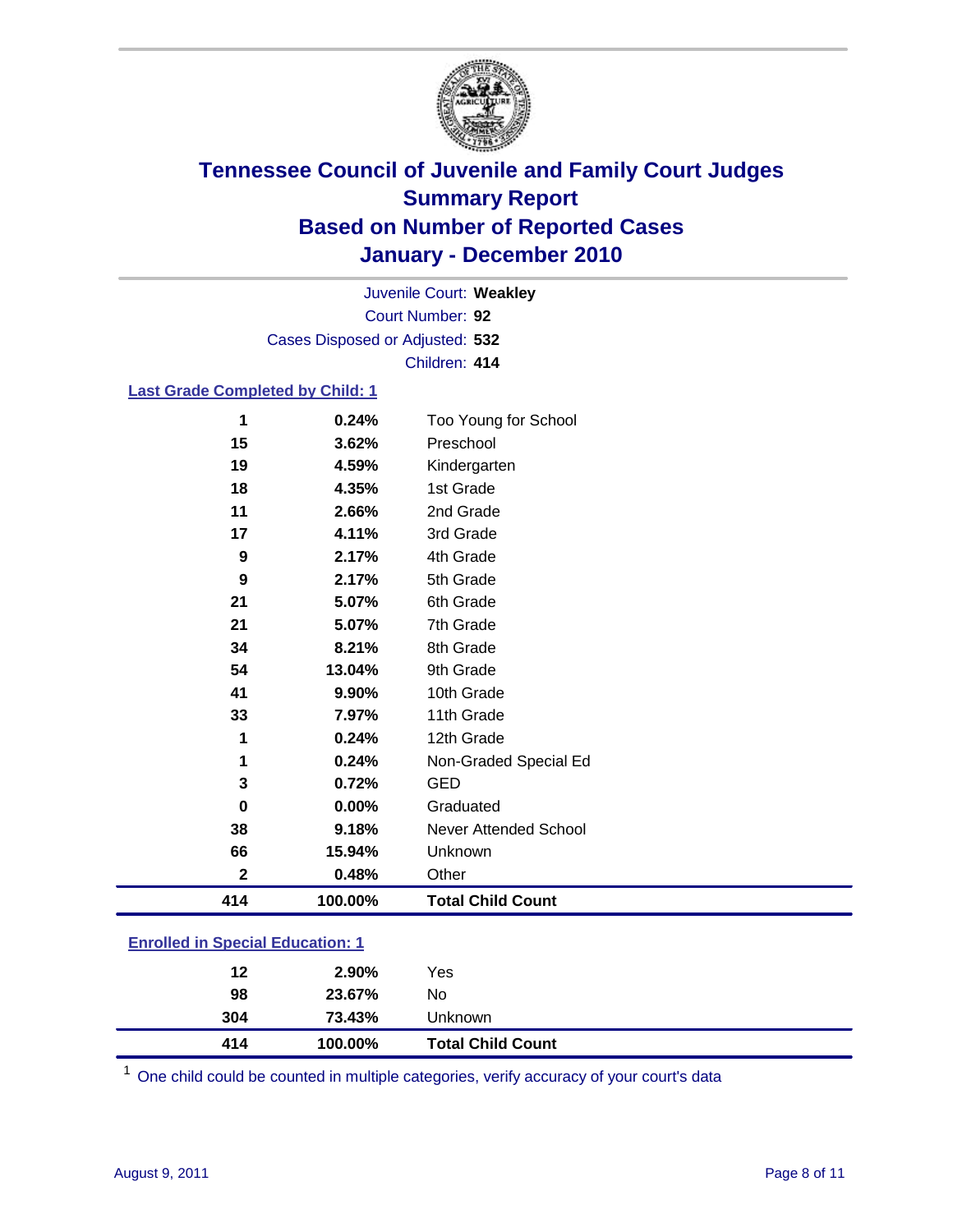

|                              | Juvenile Court: Weakley         |                           |  |  |
|------------------------------|---------------------------------|---------------------------|--|--|
|                              | Court Number: 92                |                           |  |  |
|                              | Cases Disposed or Adjusted: 532 |                           |  |  |
|                              |                                 | Children: 414             |  |  |
| <b>Action Executed By: 1</b> |                                 |                           |  |  |
| 439                          | 71.50%                          | Judge                     |  |  |
| 4                            | 0.65%                           | Magistrate                |  |  |
| 169                          | 27.52%                          | YSO                       |  |  |
| $\mathbf{2}$                 | 0.33%                           | Other                     |  |  |
| 0                            | $0.00\%$                        | Unknown                   |  |  |
| 614                          | 100.00%                         | <b>Total Action Count</b> |  |  |

### **Formal / Informal Actions: 1**

| 100          | 16.29%   | Dismissed                                        |
|--------------|----------|--------------------------------------------------|
|              | 0.16%    | Retired / Nolle Prosequi                         |
| 150          | 24.43%   | <b>Complaint Substantiated Delinquent</b>        |
| 40           | 6.51%    | <b>Complaint Substantiated Status Offender</b>   |
| 81           | 13.19%   | <b>Complaint Substantiated Dependent/Neglect</b> |
| $\mathbf{2}$ | 0.33%    | <b>Complaint Substantiated Abused</b>            |
| 0            | $0.00\%$ | <b>Complaint Substantiated Mentally III</b>      |
| 179          | 29.15%   | Informal Adjustment                              |
| 2            | 0.33%    | <b>Pretrial Diversion</b>                        |
| 0            | $0.00\%$ | <b>Transfer to Adult Court Hearing</b>           |
| 0            | 0.00%    | Charges Cleared by Transfer to Adult Court       |
| 28           | 4.56%    | Special Proceeding                               |
| 22           | 3.58%    | <b>Review Concluded</b>                          |
| 5            | 0.81%    | Case Held Open                                   |
| 4            | 0.65%    | Other                                            |
| 0            | $0.00\%$ | <b>Unknown</b>                                   |
| 614          | 100.00%  | <b>Total Action Count</b>                        |

<sup>1</sup> If different than number of Referral Reasons (614), verify accuracy of your court's data.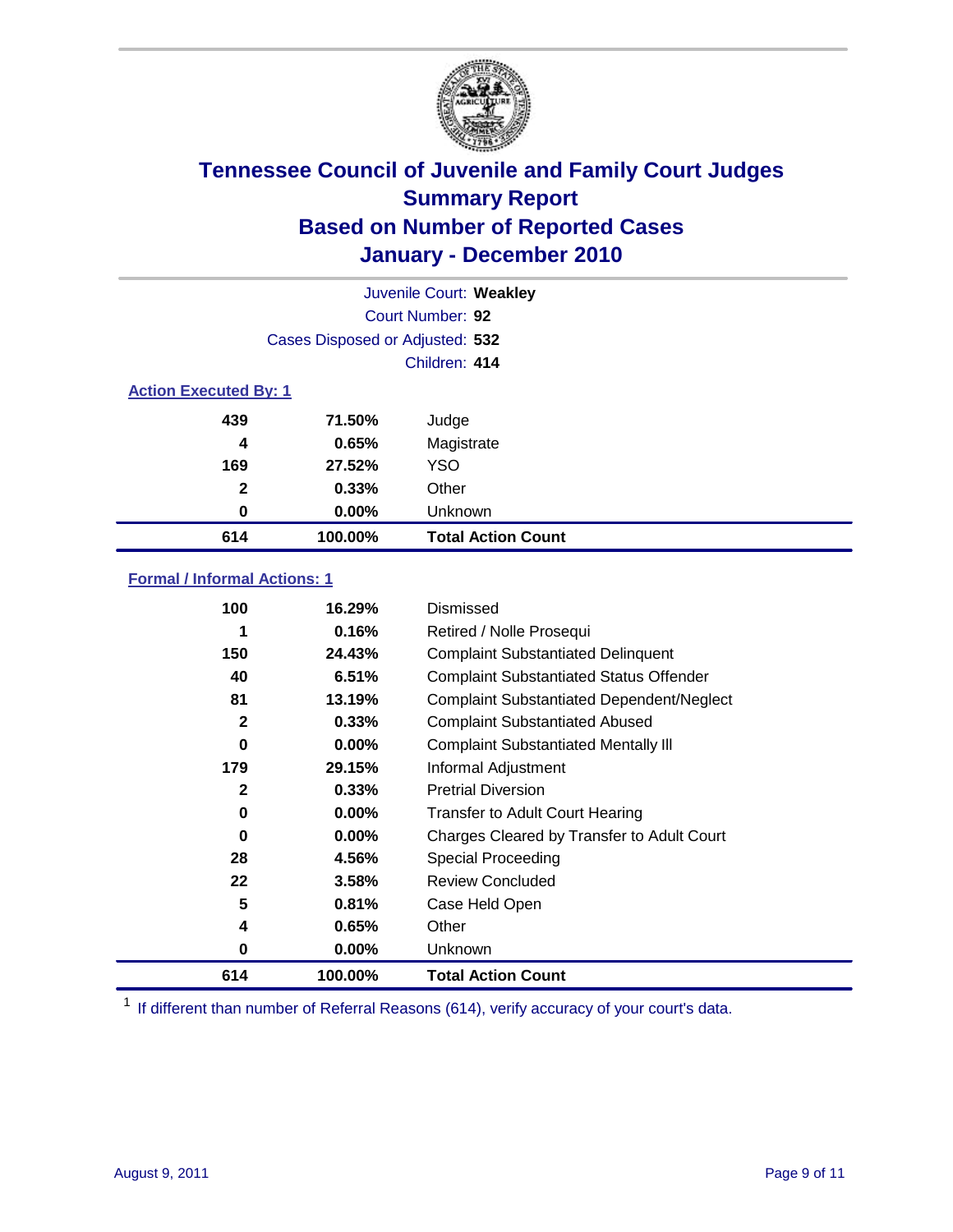

|                       |                                 | Juvenile Court: Weakley                               |
|-----------------------|---------------------------------|-------------------------------------------------------|
|                       |                                 | Court Number: 92                                      |
|                       | Cases Disposed or Adjusted: 532 |                                                       |
|                       |                                 | Children: 414                                         |
| <b>Case Outcomes:</b> |                                 | There can be multiple outcomes for one child or case. |
| 116                   | 10.36%                          | <b>Case Dismissed</b>                                 |
| 6                     | 0.54%                           | Case Retired or Nolle Prosequi                        |
| 125                   | 11.16%                          | Warned / Counseled                                    |
| 3                     | 0.27%                           | Held Open For Review                                  |
| 178                   | 15.89%                          | Supervision / Probation to Juvenile Court             |
| 7                     | 0.63%                           | <b>Probation to Parents</b>                           |
| 1                     | 0.09%                           | Referral to Another Entity for Supervision / Service  |
| 15                    | 1.34%                           | Referred for Mental Health Counseling                 |
| 10                    | 0.89%                           | Referred for Alcohol and Drug Counseling              |
| 7                     | 0.63%                           | <b>Referred to Alternative School</b>                 |
| 0                     | 0.00%                           | Referred to Private Child Agency                      |
| 0                     | 0.00%                           | Referred to Defensive Driving School                  |
| 16                    | 1.43%                           | Referred to Alcohol Safety School                     |
| 17                    | 1.52%                           | Referred to Juvenile Court Education-Based Program    |
| 4                     | 0.36%                           | Driver's License Held Informally                      |
| 0                     | 0.00%                           | <b>Voluntary Placement with DMHMR</b>                 |
| 3                     | 0.27%                           | <b>Private Mental Health Placement</b>                |
| 0                     | 0.00%                           | <b>Private MR Placement</b>                           |
| 0                     | 0.00%                           | Placement with City/County Agency/Facility            |
| 0                     | 0.00%                           | Placement with Relative / Other Individual            |
| 41                    | 3.66%                           | Fine                                                  |
| 34                    | 3.04%                           | <b>Public Service</b>                                 |
| 38                    | 3.39%                           | Restitution                                           |
| 0                     | 0.00%                           | <b>Runaway Returned</b>                               |
| 25                    | 2.23%                           | No Contact Order                                      |
| $\bf{0}$              | 0.00%                           | Injunction Other than No Contact Order                |
| 56                    | 5.00%                           | <b>House Arrest</b>                                   |
| 25                    | 2.23%                           | <b>Court Defined Curfew</b>                           |
| 0                     | 0.00%                           | Dismissed from Informal Adjustment                    |
| 1                     | 0.09%                           | <b>Dismissed from Pretrial Diversion</b>              |
| 0                     | 0.00%                           | Released from Probation                               |
| 0                     | 0.00%                           | <b>Transferred to Adult Court</b>                     |
| 0                     | 0.00%                           | <b>DMHMR Involuntary Commitment</b>                   |